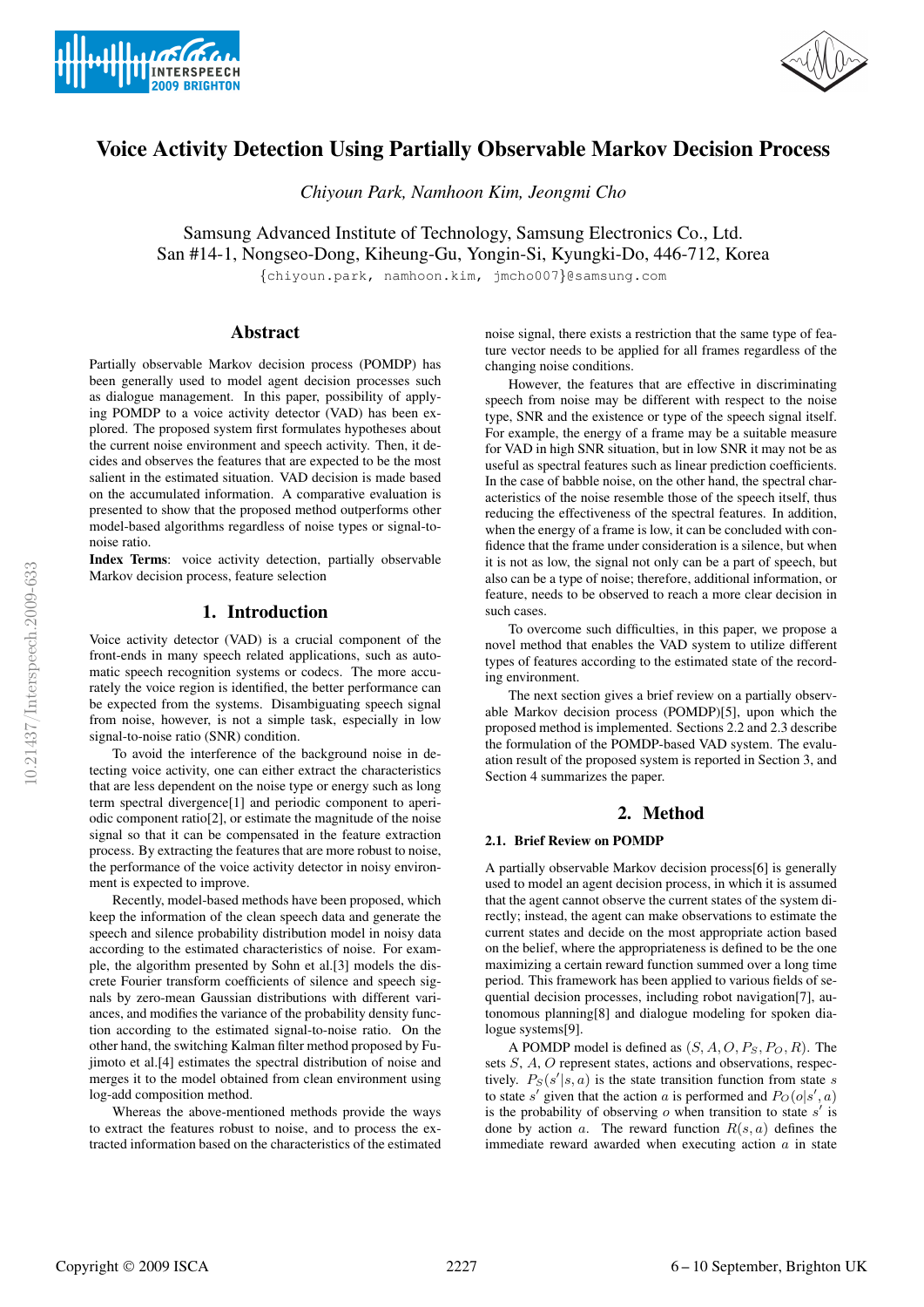

Figure 1: *Flowchart of the POMDP-based VAD*

s. At each step of the POMDP process, the action that is expected to yield the largest cumulative sum of immediate rewards,  $\sum_{i=0}^{\infty} R(s_{i+1}|s_i, a_i)$ , is said to be the optimal action policy.

In this paper, the POMDP framework is applied to the voice activity detection process, where continuous estimation of the hidden state—the existence of speech in a given frame—is required. By using this model, the system can be configured to decide the types of features to be observed so that only the features that are crucial in making a VAD decision in the current noise situation are considered.

The flowchart in Figure 1 briefly describes the system. The proposed algorithm first estimates the current state of the recording environment according to the observation. Based on the estimated belief of the state, the action decision process either decides on the type of the feature to be observed next, or outputs a VAD result. When the feature selection action is performed, a new feature designated by the action is extracted as an observation and the same procedure is repeated until VAD decision is made.

While it is possible to extract all the possible features at once and use them to make VAD decision, having unrelated features does not only increase the complexity of computation, but also degrade the overall performance of the VAD. To avoid the degradation, many methods have applied dimension reduction algorithms to compress the size the feature vector at the same time pruning out less salient features. However, because the efficiency of a feature depends on the noise type, SNR and speech activity, it is expected to be more rewarding to use different types of characteristics in different situations instead of having the same feature set across all kinds of noise environment.

# 2.2. POMDP Model for VAD

The voice activity detector is cast into a POMDP model as follows:

The state denotes the existence of the speaker activity and the surrounding environments. The proposed system factors the state into four independent states  $S = (S_V, S_N, S_S, S_A)$ , where each factored variable represents Voice existence, Noise type, SNR and Action history, respectively. An example of the state variables and their values is listed in Table 1(a).

The voice existence state represents whether the user is speaking or not, and has two possible values—speech and silence. However, the state variable can also be expanded to include other types of speech or noise activity which may affect the probability distribution of the observation variable. For example, when it is highly likely that the signal may contain breath sound, this state may be configured to have four possible values  $S_V = \{v \text{oiced}, uv \text{oiced}, \text{breath}, \text{silence}\}$ , so that the difference between the breath signals and other noises and between the breath and unvoiced parts of speech can be separately modeled. The noise type state,  $S_N$ , reflects the type of noise in the background, such as car, babble or white noise. Unlike the noise type represented in the voice existence state, which has short time span such as breath or smack sounds, the types of noise this state represents are more consistent throughout time. The SNR state,  $S_S$ , stands for the loudness of the background noise. The action history state records the actions performed in the current frame, so that the same type of feature does not get extracted more than once. Otherwise, in some frames that are ambiguous, the system may decide to observe the same feature repeatedly, without ever making a decision. The action history can be represented as  $S_A = \{0, 1\}^n$ , where *n* is the number of features to be used, and 0 represents that the feature has not been observed, and 1 otherwise.

The action consists of two types of action sets:  $A =$  $A_V \cup A_F$ . When the action in  $A_V$  is decided, the system outputs VAD decision according to the specified action—which is either speech-detection or silence-detection—and moves on to the next frame. Alternatively, the one in  $A_F$  selects the type of feature to be observed in the next step. As mentioned before, it should be restricted that the feature recorded in the action history should not be selected again. Any types of features that have distinct distribution between speech and noise can be applied for this system without any assumption of additivity or independence. In this paper, the energy and log-Mel spectra were used as the observed features.

The observation corresponds to the range of the extracted feature vector. In most cases, the range is  $\mathcal{R}^k$  where k is the dimension of the feature vector. Because different features may have different range and because at most one feature is observed at each step, the observation can be defined as the following:

$$
O = \{N/A\} \cup O_{f_1} \cup O_{f_2} \cup \dots \cup O_{f_n} \tag{1}
$$

where N/A represents the case when no feature is observed, and each  $O_{f_i}$  stands for the range of each feature  $f_i \in A_F$ .

#### 2.3. Transition Functions and Rewards

The belief  $b(s)$  of a state s is updated at each step according to the following equation.

$$
b(s') \sim P_O(o|s',a) \sum_{s \in S} P_S(s'|s,a)b(s)
$$
 (2)

where  $o$  is the current observation and  $a$  is the decided action. The variables  $s$  and  $s'$  represent the current and updated states, respectively. The belief is normalized so that the sum of all the beliefs over the set of possible states becomes one.

It is assumed that each factored state,  $(S_V, S_N, S_S, S_A)$ , is independent from one another, so that the state transition function  $P_S(s'|s, a)$  can be factored as the following.

$$
P_S(s'|s, a) = P_{S_V}(s'_V|s_V, a) \times P_{S_N}(s'_N|s_N, a)
$$
  
 
$$
\times P_{S_S}(s'_S|s_S, a) \times P_{S_A}(s'_A|s_A, a)
$$
 (3)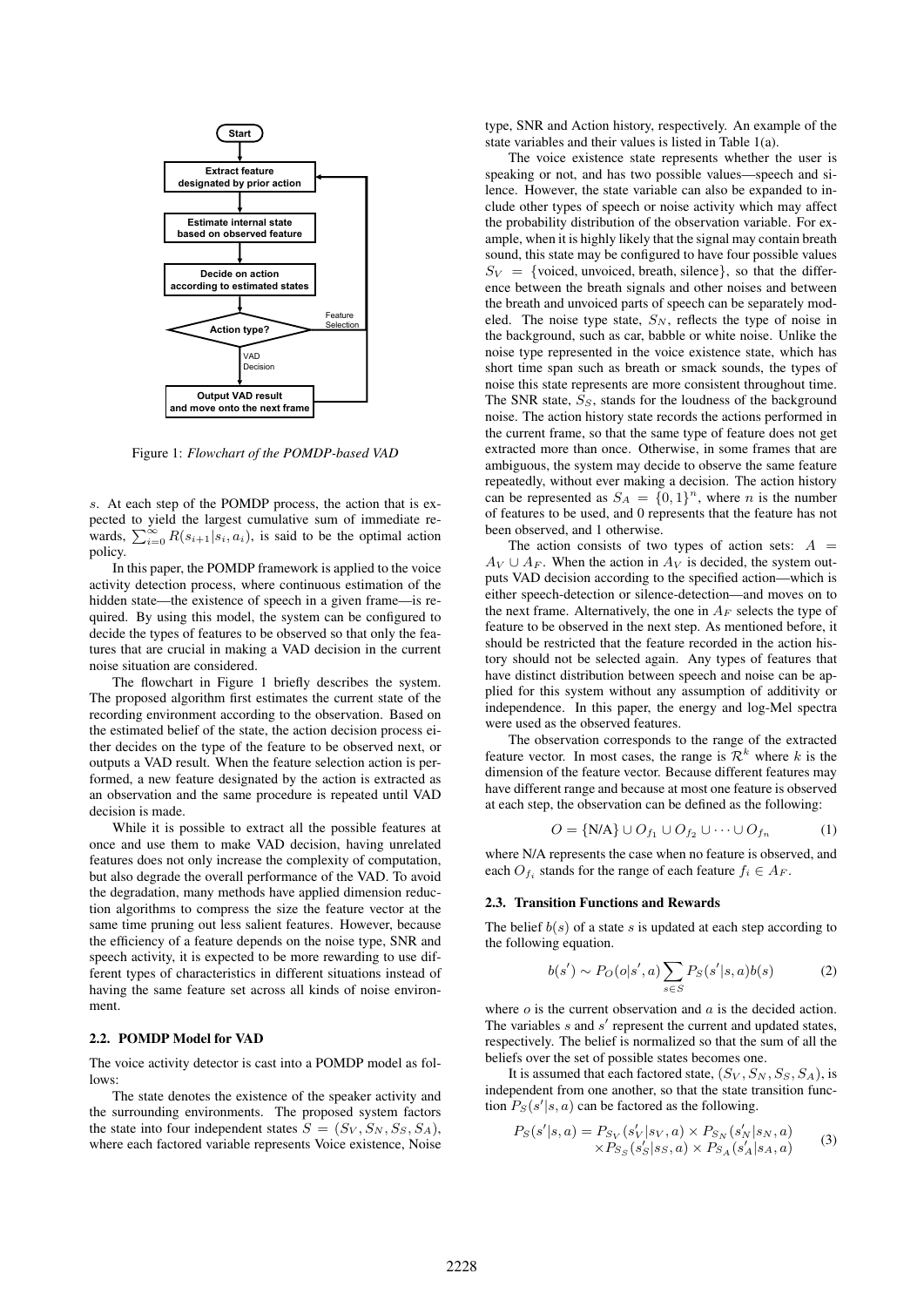| (a) <i>State variables</i> |               |                   |              |               |                |  |  |  |  |
|----------------------------|---------------|-------------------|--------------|---------------|----------------|--|--|--|--|
| <b>VOICE</b>               |               | <b>NOISE TYPE</b> | <b>SNR</b>   |               | <b>ACTION</b>  |  |  |  |  |
| Speech                     |               | Subway            |              | Clean         | (0,0)          |  |  |  |  |
| Silence                    |               | <b>Babble</b>     |              | 20dB          | (0,1)          |  |  |  |  |
|                            |               | Car               |              | 10dB          | (1,0)          |  |  |  |  |
|                            |               | Exhibition        |              | 0dB           | (1,1)          |  |  |  |  |
| (b) State transition       |               |                   |              |               |                |  |  |  |  |
|                            | SILENCE       |                   |              | <b>SPEECH</b> |                |  |  |  |  |
| Silence                    | 0.95          |                   |              | 0.05          |                |  |  |  |  |
| <b>SPEECH</b>              |               | 0.01              |              | 0.99          |                |  |  |  |  |
| (c) Rewards                |               |                   |              |               |                |  |  |  |  |
|                            | <b>ACTION</b> |                   | STATE(VOICE) |               | <b>REWARDS</b> |  |  |  |  |
| Speech                     |               | Speech            |              | 10            |                |  |  |  |  |
|                            |               | Silence           |              | $-100$        |                |  |  |  |  |
| Silence                    |               | Speech            |              | $-100$        |                |  |  |  |  |
|                            |               | Silence           |              | 10            |                |  |  |  |  |
| Feature                    |               | Speech<br>Silence |              |               | $-1$           |  |  |  |  |
|                            |               |                   |              | -1            |                |  |  |  |  |

Table 1: *Parameters used in the POMDP-based VAD*

The transition function of the voice state  $P_{S_V}$  is handcrafted so that the voice state does not change until VAD decision action is made. When the VAD action is made, state transition occurs according to a certain transition rule T.

$$
P_{S_V}(s'_V|s_V, a) = \begin{cases} 1 & \text{if } a \in A_F, s'_V = s_V \\ 0 & \text{if } a \in A_F, s'_V \neq s_V \\ T(s'_V|s_V) & \text{if } a \in A_V \end{cases}
$$
 (4)

The function  $T$  can be determined empirically by counting the number of transitions in the training data. An example of the transition rule is shown in Table 1(b). Similar rule applies to the transition of noise type and SNR states as well.

On the contrary, the action history state records the actions whenever the feature selection action occurs, and when VAD decision is made, it is reset to  ${0}^n$ .

The observation function  $P_O(o|s', a)$  is determined from the probability distribution of each feature designated by the prior action  $\alpha$  in the noise and speech state  $s'$ . When the prior action is VAD decision, no observation can be made, and so only N/A should be observed.

The reward is the measure used to decide proper actions. The function can be created simply by comparing the voice existence state with the action output, as shown in Table  $1(c)$ . If the action determined the VAD output correctly, a positive reward is given, otherwise, a negative one. In addition, for each feature selection action, a small amount of negative reward is given, so that the number of steps before determining VAD decision for a frame can be optimized.

## 3. Experiment

### 3.1. Setup

Aurora-II database was used for the evaluation of the performance. This database is based on clean data sampled at 8kHz, and different types of noise signals have been artificially su-



Figure 2: *Comparison of VAD performance*

| <b>NOISE</b>  | SNR   | SOHN | SKF  | <b>POMDP</b> |
|---------------|-------|------|------|--------------|
| Subway        | Clean | 9.6  | 13.5 | 8.7          |
|               | 20dB  | 16.9 | 21.4 | 12.9         |
|               | 10dB  | 24.4 | 24.9 | 18.5         |
|               | 0dB   | 33.9 | 32.2 | 28.8         |
| Subway        | 10dB  | 24.4 | 24.9 | 18.5         |
| <b>Babble</b> |       | 24.1 | 26.3 | 17.7         |
| Car           |       | 19.2 | 26.5 | 19.0         |
| Exhibition    |       | 20.5 | 25.2 | 17.3         |

Table 2: *Comparison of equal error rates*

perimposed to get noisy data. Four types of noises—subway, car, babble and exhibition hall—were applied in the experiment, with varying SNR including 0dB, 10dB, 20dB and clean data. One hundred utterances from each type of noise and SNR were randomly chosen as training data, and another one hundred were used for evaluation.

Two types of features were used:  $A_F = \{energy, log-Mel$ spectra}. The features were extracted from each 10ms frames, with the pre-emphasis factor of 0.97 and 10ms Hamming window. 128-point DFT was performed to obtain Mel-frequency spectrum.

The proposed method was compared to other model-based methods: Sohn et al.[3] and Fujimoto et al.[4]. For Sohn's method, 128 point Fourier transform coefficients for every 10ms frame were applied, and the transition probabilities of  $a_{01}$  = 0.2 and  $a_{10} = 0.1$  were used. The noise variance  $\lambda_N$  was estimated from the first ten frames of the signal. For the switching Kalman filter method of Fujimoto, 24th order log-Mel spectra calculated from every 10ms frame were used, and GMMs were trained with 32 mixture distributions.

Training of POMDP-based VAD consists of determining the model parameters and calculating the optimal policy. The parameters listed in Table 1 were used for the evaluation of the